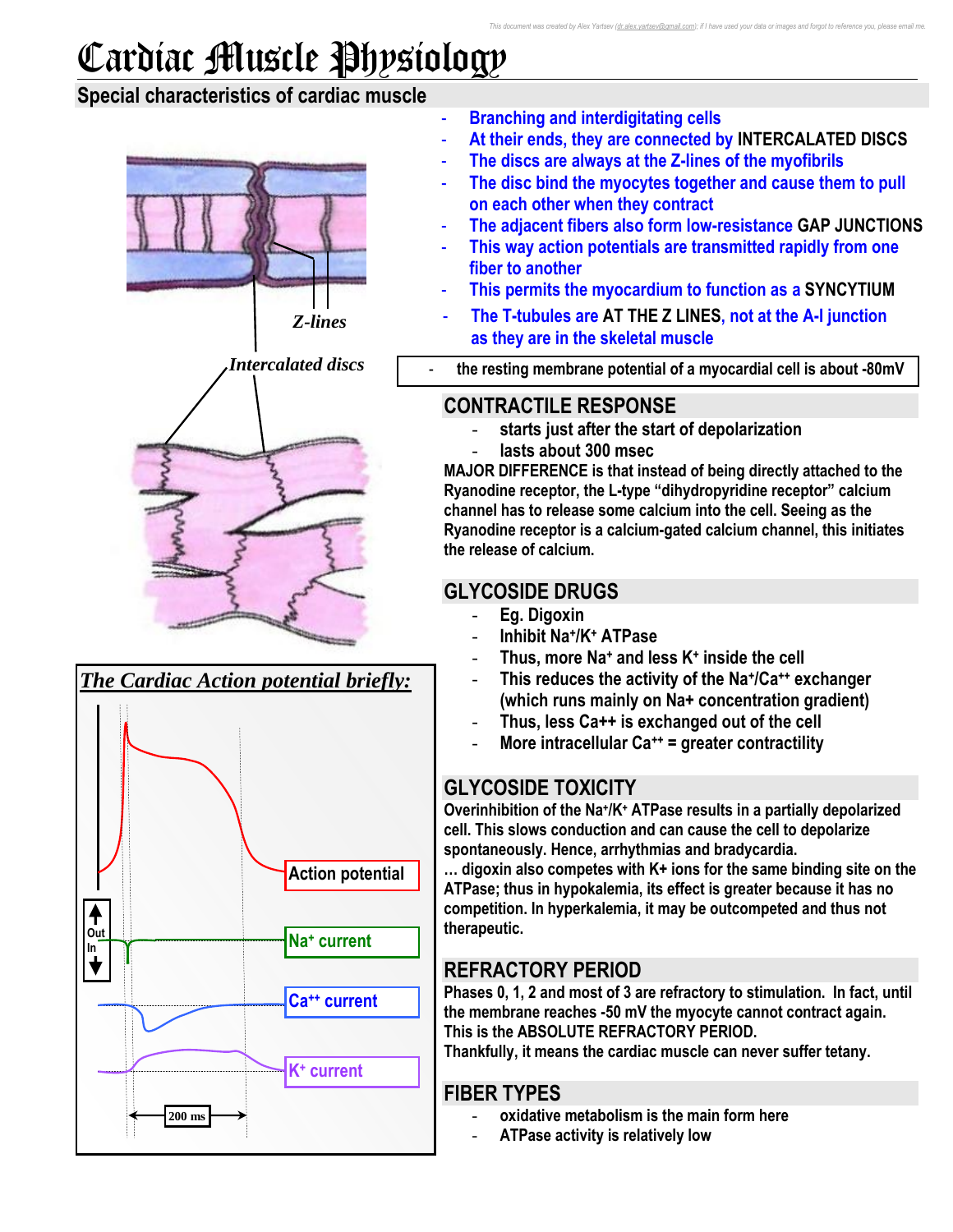**THE ION OF THE INC.** Ion Channels of the Myocardial Muscle cell

*This document was created by Alex Yartsev (dr.alex.yartsev@gmail.com); if I have used your data or images and forgot to reference you, please email me.* 



#### **These open during the fast upstroke phase, when suddenly the cell becomes less negative; on its way up, at around -40 millivolts, they let calcium back into the cell (it flows along a gradient of concentration). They help trigger the calcium-gated release of… more calcium! From the sarcoplasmic reticulum.**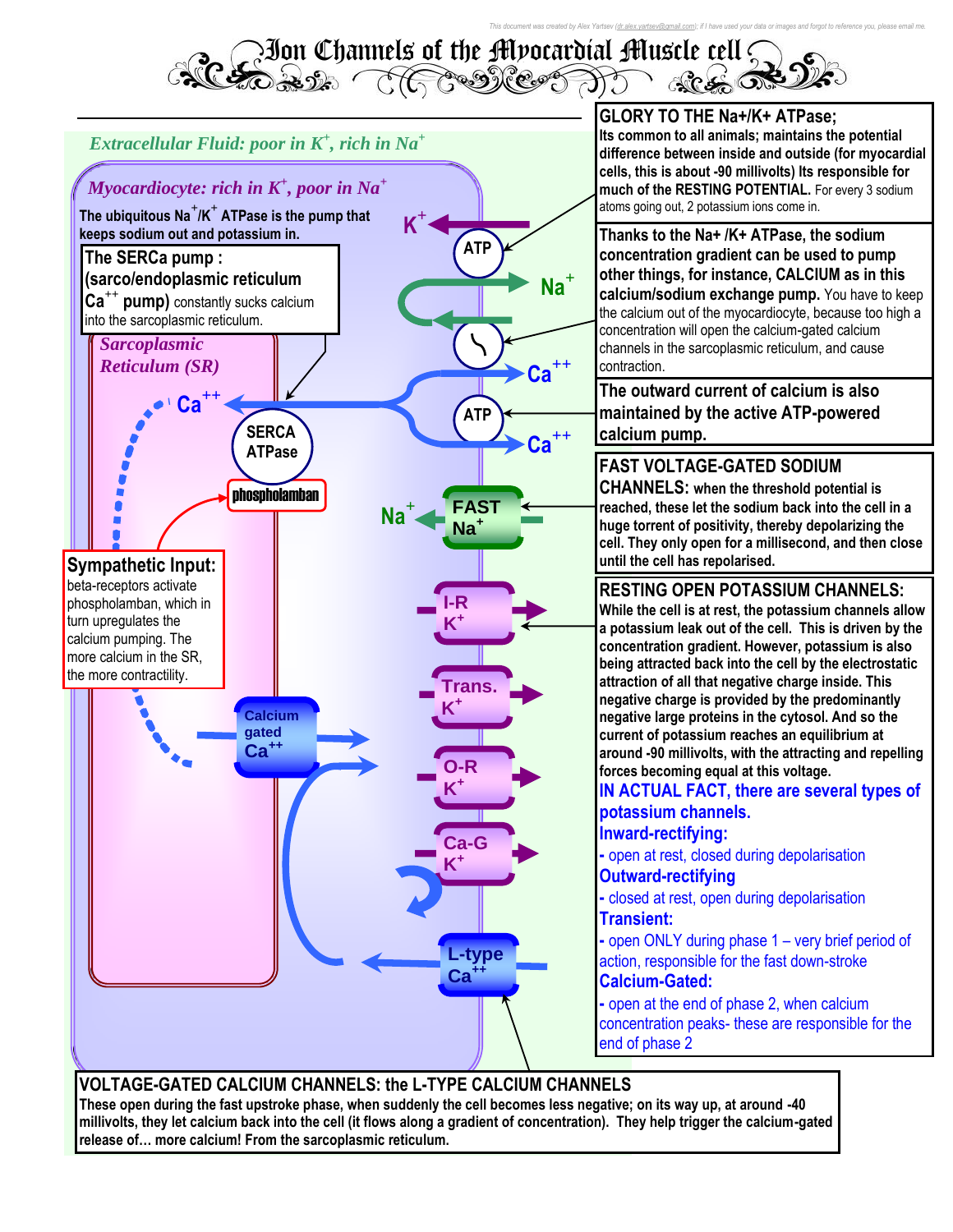



Some positive charge is lost via the transient potassium channels which leak a lot of potassium; as the inside of the cell is now largely positive, the potassium is repelled by this charge. These potassium channels close very soon. The sodium channels are also closed now, but the calcium channels have only just started working, and the ongoing positivity of the cell is due to their action.

**-80 mV**

 $------ -70$  mV

 $------0$  mV

 $\cdots$  ------- -40 mV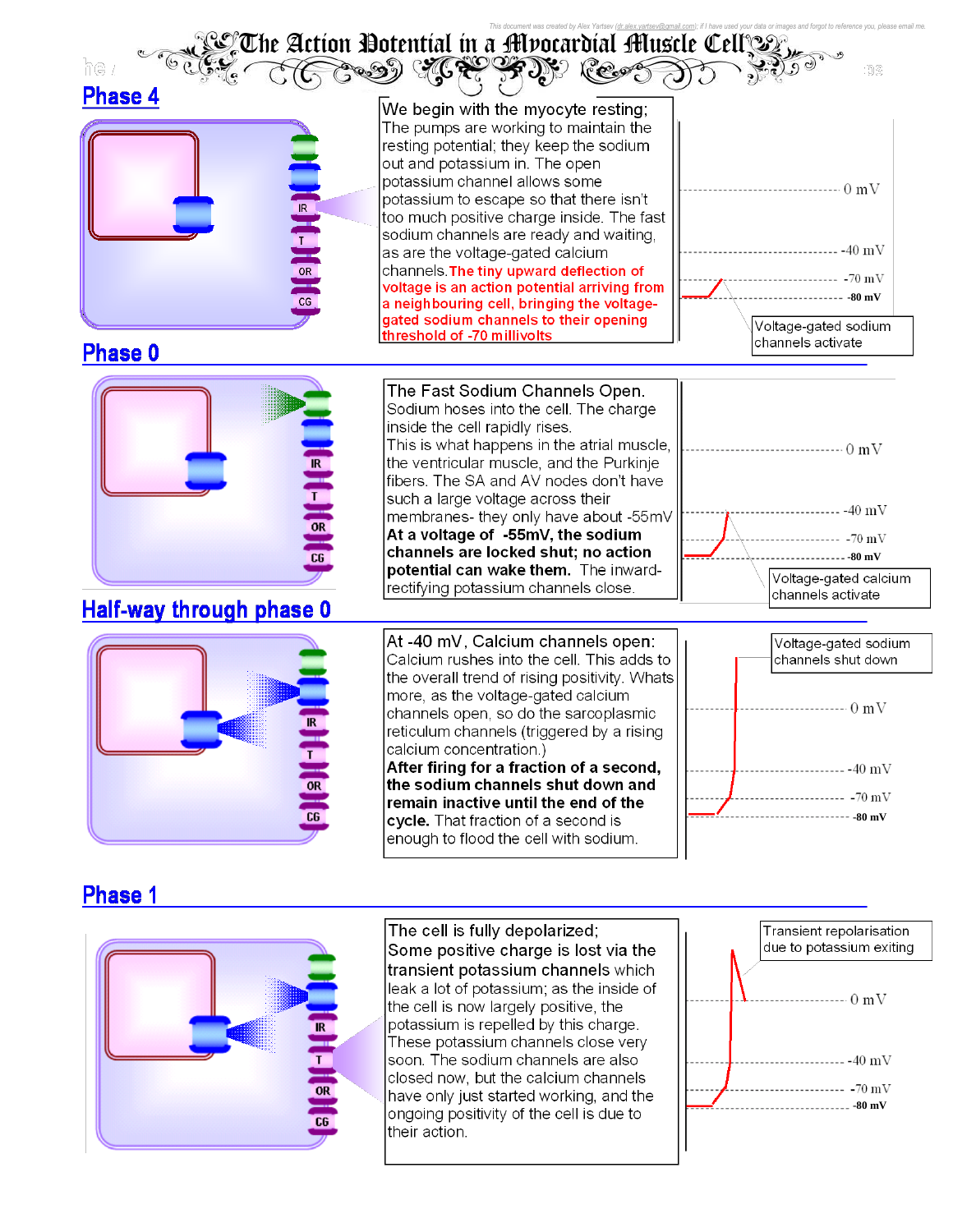*This document was created by Alex Yartsev (dr.alex.yartsev@gmail.com); if I have used your data or images and forgot to reference you, please email me.* 

# **Phase 2**



# **ADDITIONALLY:**

Contrary to my puerile diagrams, the ion channel picture is far from simple. There are throngs of ion channels besides those mentioned above. **Acetylcholine-activated Potassium Channels** are activated by the actions of the parasympathetic nervous system; it stands to reason – if you want to slow down the heart, you make it more difficult to reach threshold by hyperpolarizing the cell. This hyperpolarity is achieved by opening these Ach-gated potassium channels, and letting even more potassium exit the cell during the resting phase. **Confusingly, these are also activated by Adenosine. – but via a different receptor , the purine A1. Arachidonic Acid-activated Potassium Channels** allow fatty acids to shorten the action potential, for example during an ischaemic event. Acidosis opens these channels, and as a consequence phases 2 and 3 are shorter (repolarisation is faster)

**ATP-sensitive Potassium Channels** are inactive at normal ATP concentration; however as soon as the concentration drops (i.e. in ATP-depleted fatigued heart muscle, or during a coronary artery occlusion). They shorten the action potential and therefore shorten systole. Apparently that plays a protective factor to the ATP-depleted myocytes, by reducing demand. However it also kills people with heart failure and pulmonary oedema.

# **Why do we obsess over electrolytes?** That requires a topic all of its own

- **The Suppress and Suppress and Statemary conduction affect the resting membrane potential; Changes in external K+ concentration affect the resting membrane potential;**
- **depress the sinon external Na+ concentration affect the MAGNITUDE of the action potential**
- **This stands true for all excitable tissues Too little magnesium is also somehow arrhythmogenic (especially together with low potassium) – but nobody knows why.** -

Cardiovascular Physiology, 6th Edition. David E. Mohrman, Lois Jane Heller. From CIAP http://proxy14.use.hcn.com.au/resourceTOC.aspx?resourceID=64

*Arnold M. Katz* **Cardiac Ion Channels, NEJM Volume 328:1244-1251April 29, 1993 Number 17** Guyton and Hall, 2006 Textbook of Medical Physiology 11<sup>th</sup> edition. Henry Gray (1825-1861). Anatomy of the Human Body. 1918.